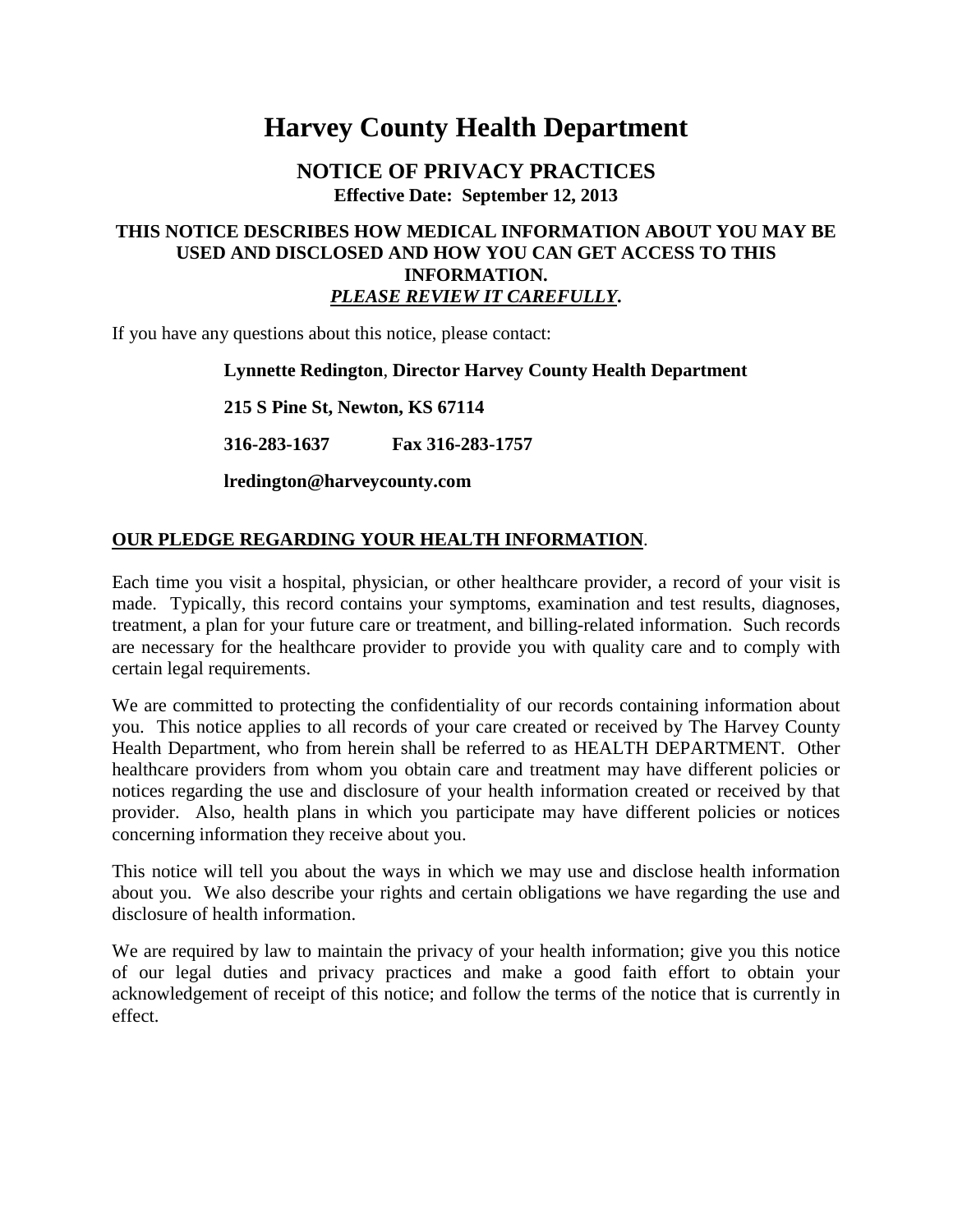# **YOUR RIGHTS REGARDING YOUR HEALTH INFORMATION.**

**Right To Inspect and Copy**. You have the right to inspect and copy health information that may be used to make decisions about your care. Usually, this includes medical and billing records, but does not include psychotherapy notes.

To inspect and copy your health information, you must complete a specific form providing information we need to process your request. To obtain this form or to obtain more information concerning this process, please contact the person identified on the first page of this Notice. You will be asked to complete a written authorization form. If you request a copy of the information, we may charge a fee for the costs of copying, mailing, or other supplies and services associated with your request. We may require that you pay such fee prior to receiving the requested copies.

We may deny your request to inspect and copy in certain very limited circumstances. If you are denied access to health information, you may request that the denial be reviewed. Another licensed health care professional chosen by HEALTH DEPARTMENT will review your request and the denial. The person conducting the review will not be the person who denied your request. We will comply with the outcome of the review.

**Right To Request Amendment**. If you believe that our records contain information we have about you is incorrect or incomplete, you may ask us to amend the information. You have the right to request an amendment for as long as the information is kept by or for HEALTH DEPARTMENT.

To request an amendment, you must complete a specific form providing information we need to process your request, including the reason that supports your request. To obtain this form or to obtain more information concerning this process, please contact the person identified on the first page of this Notice.

We may deny your request for an amendment if you fail to complete the required form in its entirely. In addition, we may deny your request if you ask us to amend information that:

- Was not created by us, unless the person or entity that created the information is no longer available to make the amendment;
- Is not part of the health information kept by or for HEALTH DEPARTMENT;
- Is not part of the information that you would be permitted to inspect and copy; or
- Is accurate and complete.

If your request is denied, you will be informed of the reason for the denial and will have an opportunity to submit a statement of disagreement to be maintained with your records.

**Right to an Accounting of Disclosures**. You have the right to request an "accounting of disclosures." This is a list of the disclosures we made of health information about you, with certain exceptions specifically defined by law.

To request this list or accounting of disclosures, you must complete a specific form providing information we need to process your request. To obtain this form or to obtain more information concerning this process, please contact the person identified on the first page of this Notice.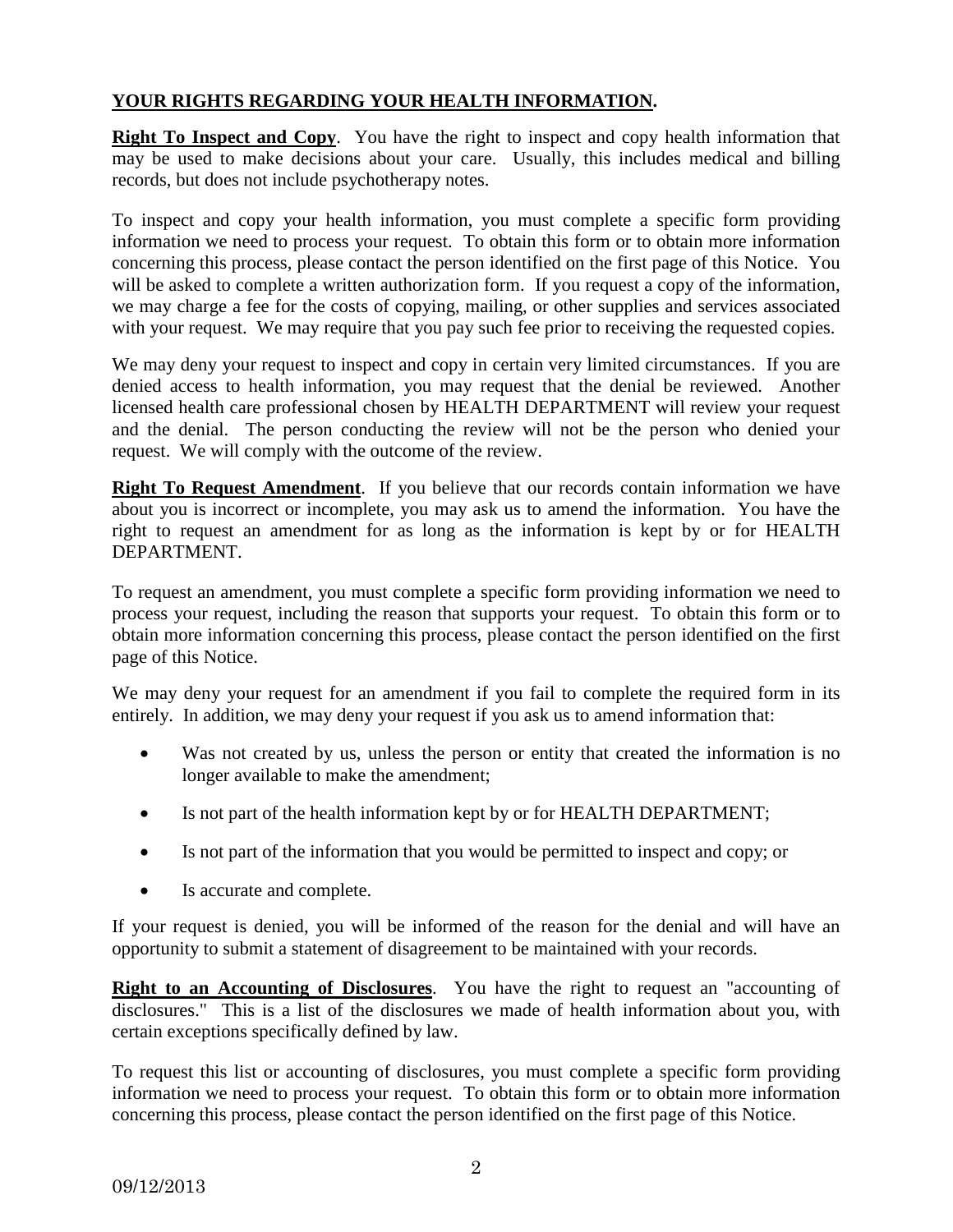Your request must state a time period which may not be longer than six years and may not include dates before April 14, 2003. Your request should indicate in what form you want the list (for example, on paper, electronically). The first list you request within a 12 month period will be free. For additional lists, we may charge you for the costs of providing the list. We will notify you of the cost involved and you may choose to withdraw or modify your request at that time before any costs are incurred.

**Right to Request Restrictions.** You have the right to request a restriction or limitation on the health information we use or disclose about you for treatment, payment, or health care operations. You also have the right to request a limit on the health information we disclose about you to someone who is involved in your care or the payment for your care, like a family member or friend. For example, you could ask that we not use or disclose information about a surgery you had.

*We are not required to agree to your request***.** If we do agree, we will comply with your request unless the information is needed to provide you emergency treatment.

To request restrictions, you must complete a specific form providing information we need to process your request. To obtain this form or to obtain more information concerning this process, please contact the person identified on the first page of this notice.

**Right to Request Alternative Methods of Communications**. You have the right to request that we communicate with you about medical matters in a certain way or at a certain location. For example, you can ask that we only contact you at work or by mail.

To request an alternative method of communications, you must complete a specific form providing information we need to process your request. To obtain this form or to obtain more information concerning this process, please contact the person identified on the first page of this Notice. We will not ask you the reason for your request. We will accommodate all reasonable requests. Your request must specify how or where you wish to be contacted.

**Right to a Paper Copy of This Notice**. You have the right to a paper copy of this notice. You may ask us to give you a copy of this notice at any time. Even if you have agreed to receive this notice electronically, you are still entitled to a paper copy of this notice.

You may obtain a copy of this notice at our website, *[www.harveycounty.com/health-department-home.html](http://www.harveycounty.com/health-department-home.html)*

To obtain a paper copy of this notice, contact the person identified on the first page of this Notice.

#### **COMPLAINTS.**

If you believe your rights with respect to health information about you have been violated by HEALTH DEPARTMENT, you may file a complaint with HEALTH DEPARTMENT or with the Secretary of the Department of Health and Human Services. To file a complaint with HEALTH DEPARTMENT, contact the person identified on the first page of this Notice. All complaints must be submitted in writing.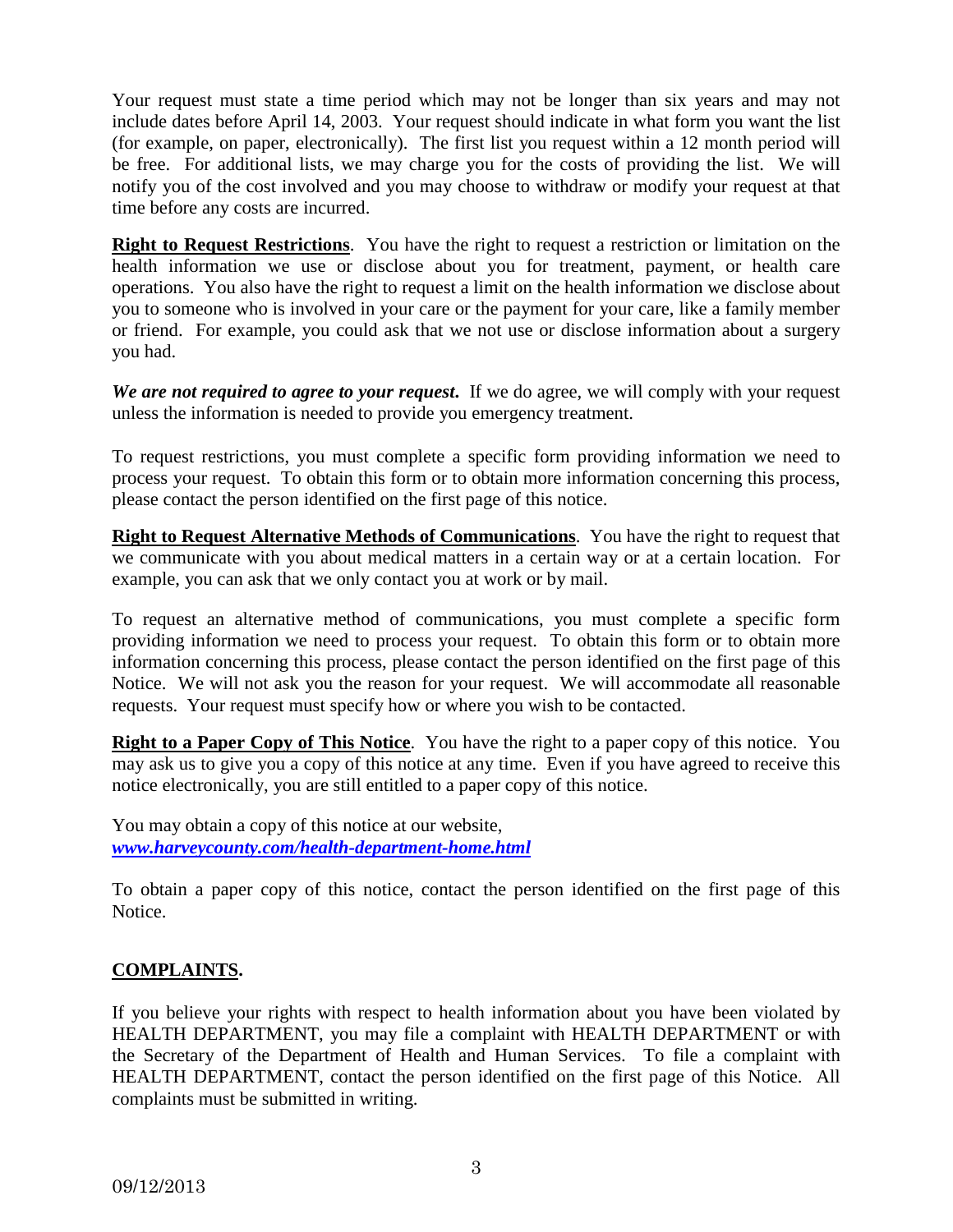#### **You will not be penalized for filing a complaint**. **HOW WE MAY USE AND DISCLOSE HEALTH INFORMATION ABOUT YOU WITHOUT YOUR SPECIFIC AUTHORIZATION.**

The following categories describe different ways that we are permitted to use and disclose health information without a specific authorization from you. If you desire to restrict our use of your health information for any of these purposes, you need to submit a request for restrictions in the manner described above.

**For Treatment**. We may use information about you to provide you with medical treatment or services. We may disclose health information about you to nurses, technicians, or other personnel who are involved in taking care of you at HEALTH DEPARTMENT. Different departments of HEALTH DEPARTMENT also may share health information about you in order to coordinate the different things you need, such as prescriptions, lab work, and x-rays.

We also may disclose health information about you to people outside HEALTH DEPARTMENT who may be involved in your medical care after you leave HEALTH DEPARTMENT, such as family members, friends, or others we use to provide services that are part of your care. We will give you an opportunity, however, to restrict such communications.

We may disclose health information about you to other health care providers who request such information for purposes of providing medical treatment to you.

**For Payment**. We may use and disclose health information about you so that the treatment and services you receive at HEALTH DEPARTMENT may be billed to and payment may be collected from you, an insurance company, or other third party. For example, we may need to give your health plan information about treatment you received so your health plan will pay us or reimburse you for the treatment. We may also tell your health plan about a treatment you are going to receive to obtain prior approval or to determine whether your plan will cover the treatment.

We also may provide information about you to other health care providers to assist them in obtaining payment for treatment and service provided to you by that provider. We may also provide information to a health plan for purposes of arranging payment for treatment and services provided to you.

**For Health Care Operations**. We may use and disclose health information about you for our internal operations. These uses and disclosures are necessary to run HEALTH DEPARTMENT and make sure that all of our patients receive quality care. For example, we may use health information to review our treatment and services and to evaluate the performance of our staff in caring for you. We may also combine health information about many patients to decide what additional services we should offer, what services are not needed, and whether certain new treatments are effective. We may also disclose information to doctors, nurses, technicians, medical students, and other personnel for review and learning purposes. We may also combine the health information we have with health information from other health care providers to compare how we are doing and see where we can make improvements in the care and services we offer. We may remove information that identifies you from this set of health information so others may use it to study health care and health care delivery without learning who the specific patients are.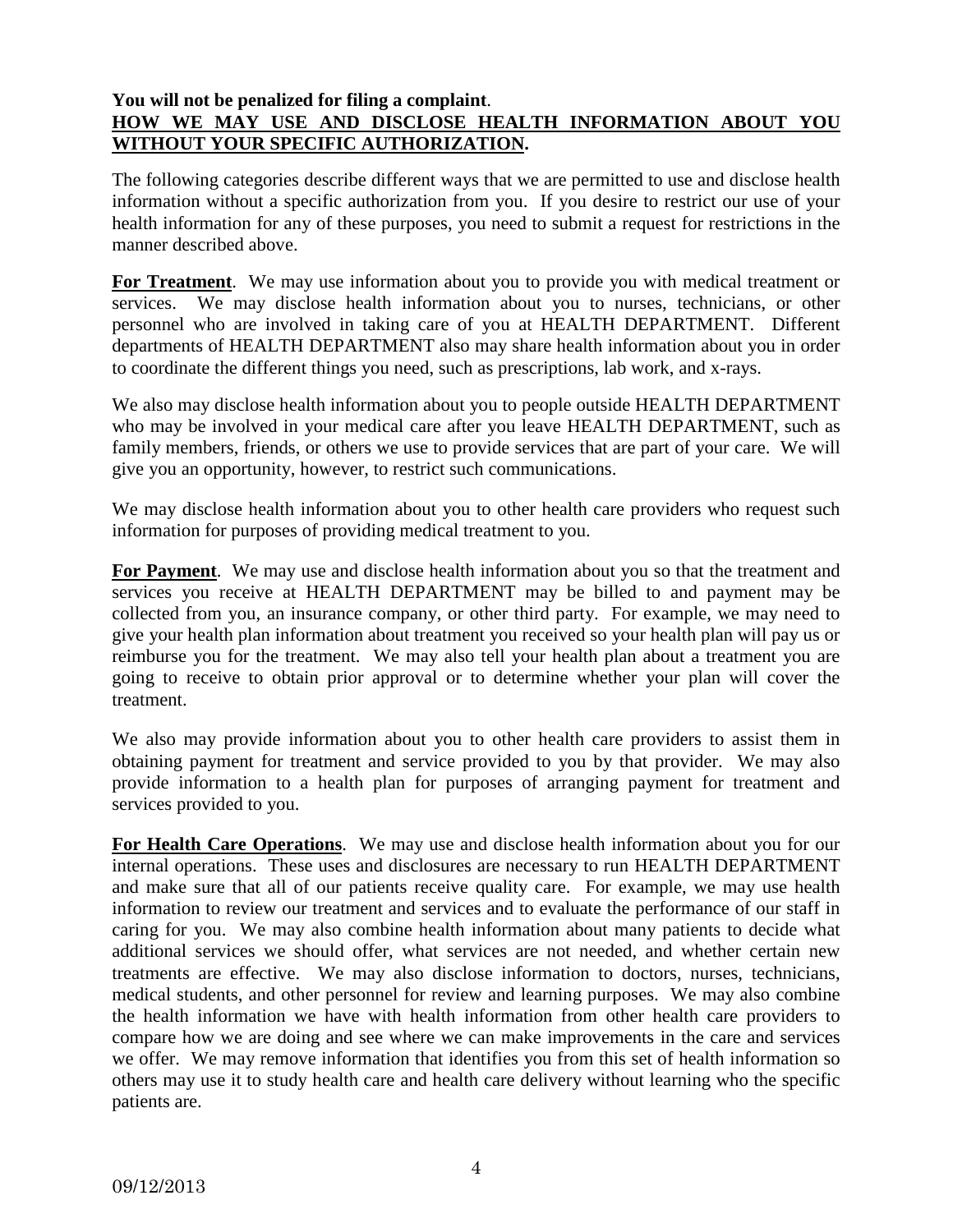We may disclose health information about you to another health care provider or health plan with which you also have had a relationship for purposes of that provider's or plan's internal operations.

**Appointment Reminders**. We may use and disclose health information to contact you as a reminder that you have an appointment for treatment or medical care at HEALTH DEPARTMENT. Unless you direct us to do otherwise, we may leave messages on your telephone answering machine identifying HEALTH DEPARTMENT and asking for you to return our call. Unless we are specifically instructed by you otherwise in a particular circumstance, we will not disclose any health information to any person other than you who answers your phone except to leave a message for you to return the call.

**Surveys**. We may use and disclose health information to contact you to assess your satisfaction with our services.

**Treatment Alternatives**. We may use and disclose health information to tell you about or recommend possible treatment options or alternatives that may be of interest to you.

**Health-Related Benefits and Services**. We may use and disclose health information to tell you about health-related benefits or services that may be of interest to you, or to provide you with promotional gifts of nominal value.

**Business Associates**. There are some services provided in our organization through contracts or arrangements with business associates. For example, we may contract with a copy service to make copies of your health record. When these services are contracted, we may disclose your health information to our business associate so they can perform the job we've asked them to do. To protect your health information, however, we require our business associates to appropriately safeguard your information.

**Individuals Involved In Your Care or Payment For Your Care**. We may release health information about you to a friend or family member who is involved in your medical care. We may also give information to someone who helps pay for your care. In addition, we may disclose health information about you to an organization assisting in a disaster relief effort so that your family can be notified about your condition, status, and location.

**Research**. Under certain circumstances, we may use and disclose health information about you for research purposes. For example, a research project may involve comparing the health and recovery of all patients who received one medication to those who received another, for the same condition. All research projects, however, are subject to a special approval process. This process evaluates a proposed research project and its use of health information, trying to balance the research needs with patients' need for privacy of their health information. Before we use or disclose health information for research, the project will have been approved through this research approval process, but we may, however, disclose health information about you to people preparing to conduct a research project, for example, to help them look for patients with specific medical needs, so long as the health information they review does not leave HEALTH DEPARTMENT. We will almost always ask for your specific permission if the researcher will have access to your name, address, or other information that reveals who you are, or will be involved in your care at HEALTH DEPARTMENT.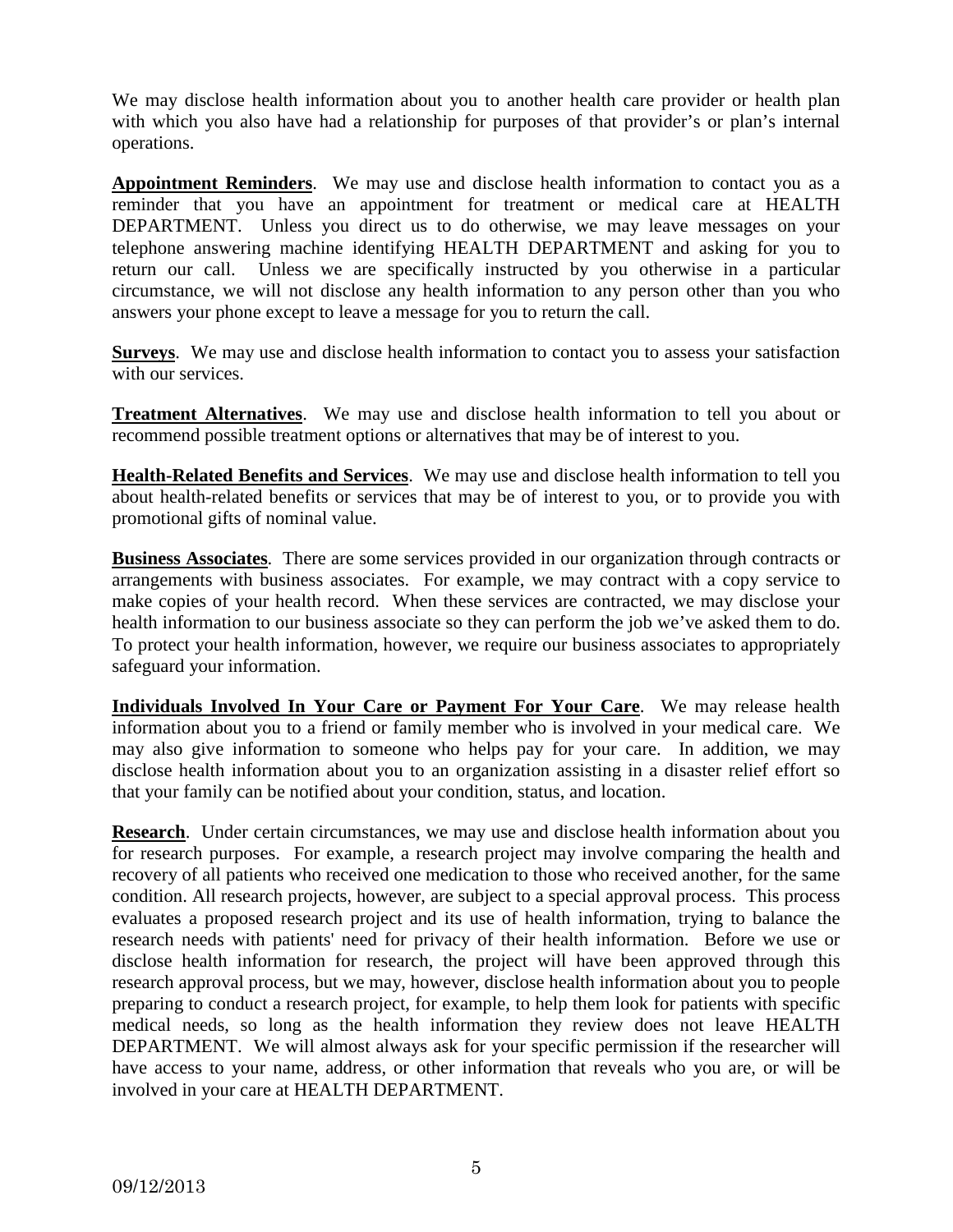**As Required By Law**. We will disclose health information about you when required to do so by federal, state, or local law.

**To Avert a Serious Threat to Health or Safety**. We may use and disclose health information about you when necessary to prevent a serious threat to your health and safety or the health and safety of the public or another person. Any disclosure, however, would only be to someone able to help prevent the threat.

**Organ and Tissue Donation**. If you are an organ donor, we may use or disclose health information to organizations that handle organ procurement or organ, eye or tissue transplantation or to an organ donation bank, as necessary to facilitate organ or tissue donation and transplantation.

**Military and Veterans**. If you are a member of the armed forces, we may release health information about you as required by military command authorities. We may also release health information about foreign military personnel to the appropriate foreign military authority.

**Employers**. We may release health information about you to your employer if we provide health care services to you at the request of your employer, and the health care services are provided either to conduct an evaluation relating to medical surveillance of the workplace or to evaluate whether you have a work-related illness or injury. In such circumstances, we will give you written notice of such release of information to your employer. Any other disclosures to your employer will be made only if you execute a specific authorization for the release of that information to your employer.

**Workers' Compensation**. We may release health information about you for workers' compensation or similar programs. These programs provide benefits for work-related injuries or illness.

**Public Health Risks**. We may disclose health information about you for public health activities. These activities generally include the following:

- to prevent or control disease, injury or disability;
- to report births and deaths;
- to report child abuse or neglect;
- to report reactions to medications or problems with products;
- to notify people of recalls of products they may be using;
- to notify a person who may have been exposed to a disease or may be at risk for contracting or spreading a disease or condition;
- to notify the appropriate government authority if we believe a patient has been the victim of abuse, neglect or domestic violence. We will only make this disclosure if you agree or when required or authorized by law.

•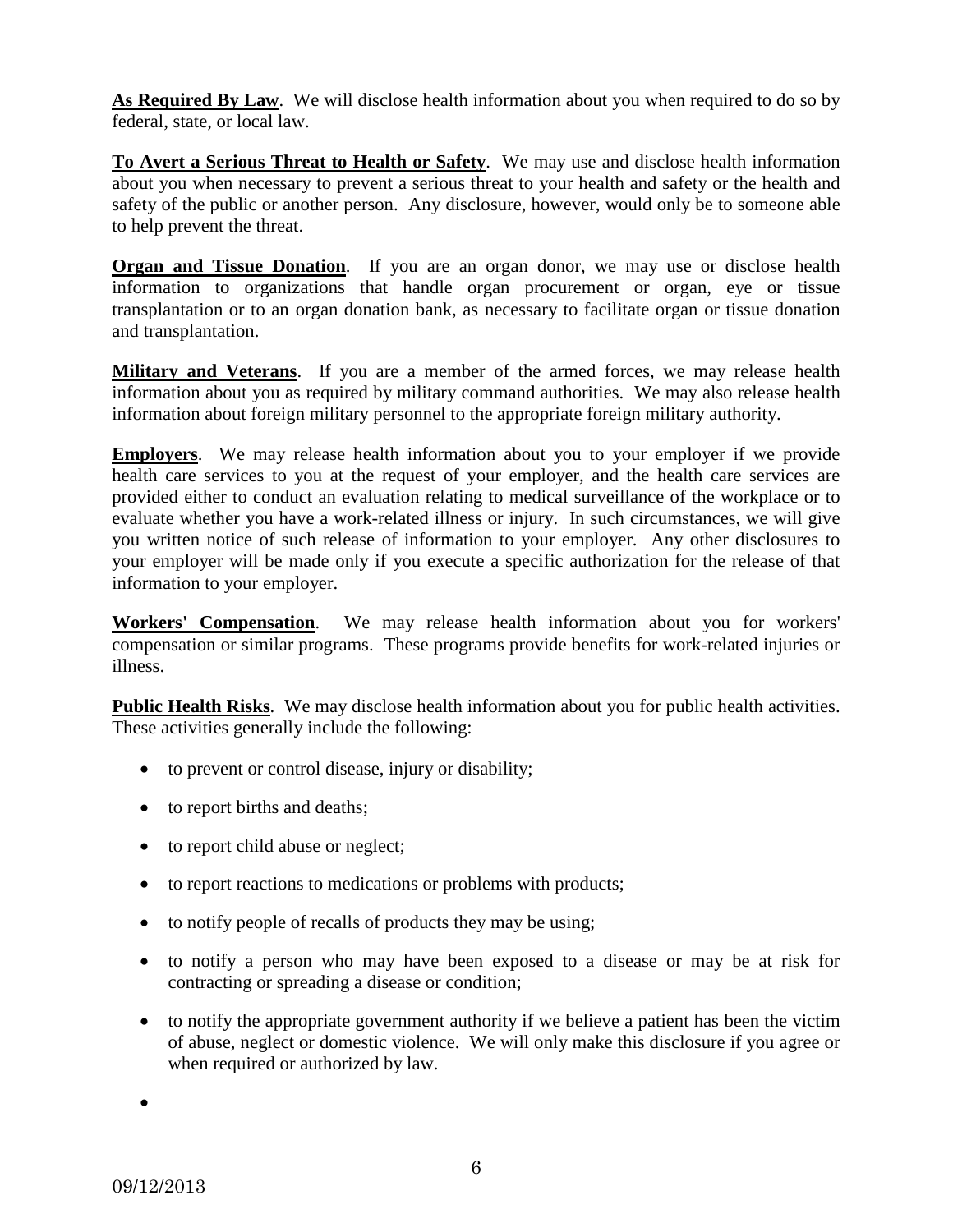**Health Oversight Activities**. We may disclose health information to a health oversight agency for activities authorized by law. These oversight activities include, for example, audits, investigations, inspections, and licensure. These activities are necessary for the government to monitor the health care system, government programs, and compliance with civil rights laws.

**Lawsuits and Disputes**. If you are involved in a lawsuit or a dispute, we may disclose health information about you in response to a court or administrative order. We may also disclose health information about you in response to a subpoena, discovery request, or other lawful process by someone else involved in the dispute, but only if efforts have been made to tell you about the request or to obtain an order protecting the information requested.

**Law Enforcement**. We may release health information if asked to do so by a law enforcement official:

- In response to a court order, subpoena, warrant, summons or similar process;
- To identify or locate a suspect, fugitive, material witness, or missing person;
- About the victim of a crime if, under certain limited circumstances, we are unable to obtain the person's agreement;
- About a death we believe may be the result of criminal conduct;
- About criminal conduct at HEALTH DEPARTMENT; and
- In emergency circumstances to report a crime; the location of the crime or victims; or the identity, description or location of the person who committed the crime.

**Coroners, Medical Examiners and Funeral Directors**. We may release health information to a coroner or medical examiner. This may be necessary, for example, to identify a deceased person or determine the cause of death. We may also release health information about patients of HEALTH DEPARTMENT to funeral directors as necessary for them to carry out their duties.

**National Security and Intelligence Activities**. We may release health information about you to authorized federal officials for intelligence, counterintelligence, and other national security activities authorized by law.

**Protective Services for the President and Others**. We may disclose health information about you to authorized federal officials so they may provide protection to the President, other authorized persons, or foreign heads of state, or to conduct special investigations.

**Inmates/Persons In Custody**. If you are an inmate of a correctional institution or under the custody of a law enforcement official, we may release health information about you to the correctional institution or law enforcement official. This release would be necessary (1) for the institution to provide you with health care; (2) to protect your health and safety or the health and safety of others; or (3) for the safety and security of the correctional institution.

# **OTHER USES OF HEALTH INFORMATION**.

Other uses and disclosures of health information not covered by this notice or the laws that apply to us will be made only with your written authorization. If you provide us authorization to use or